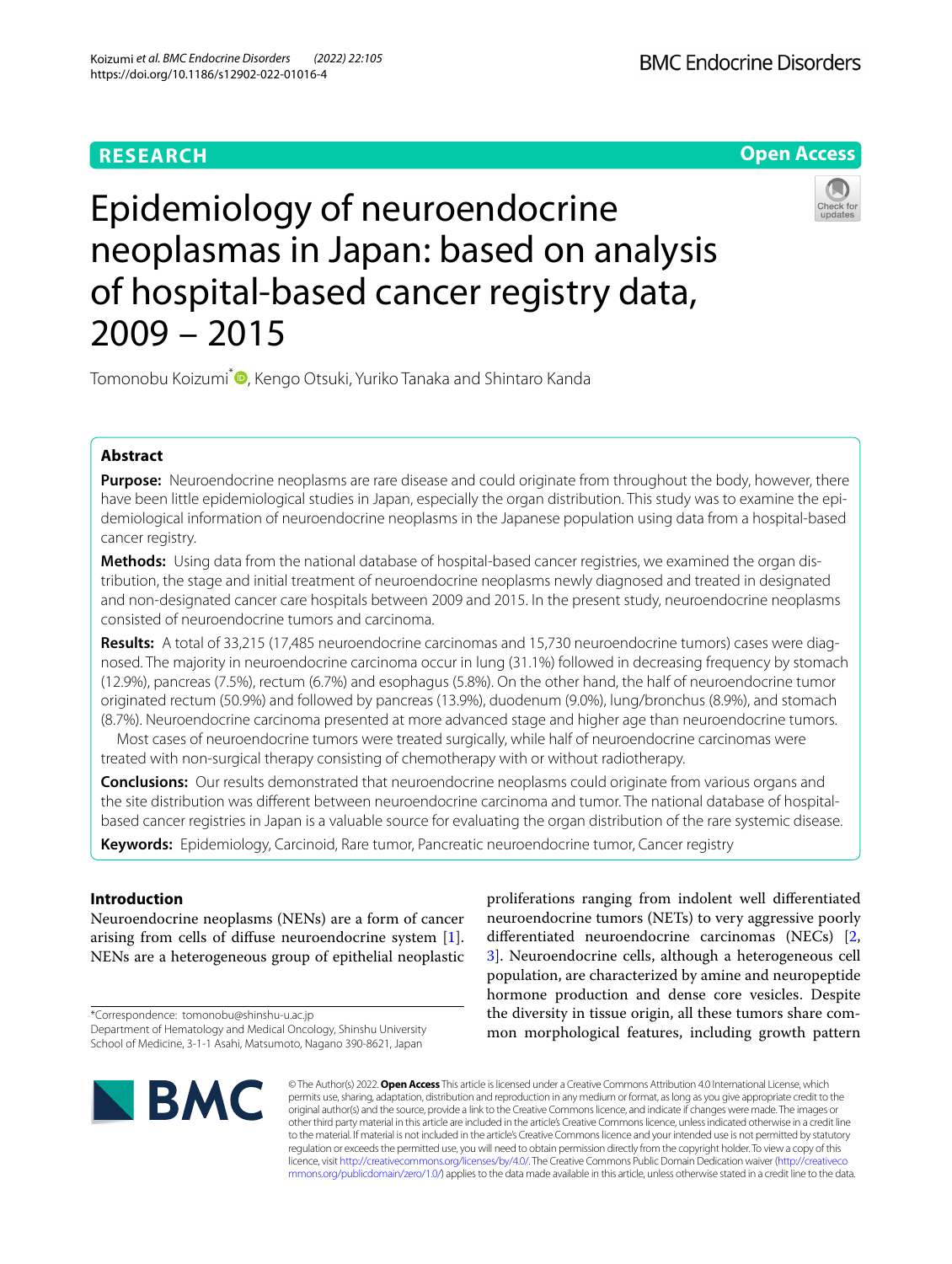and expression of neuroendocrine markers. Thus, NENs comprise a heterogenous family with wide and complex clinical behaviors according to the primary sites and degreed diferentiation of tumor cells [[1,](#page-6-0) [4](#page-6-3)].

In addition, NENs are essentially rare disease, and the regional diferences of primary tumor prevalence has been reported  $[4-14]$  $[4-14]$ . Yao et al.  $[6]$  $[6]$  and Hauso et al.  $[7]$  $[7]$ summarized the survey study of NENs using the data from the US surveillance, Epidemiology, and end Results (SEER) and the Norweigian Registry of Cancer (NRC), respectively and reported that the incidence rate of NENs increased over the decades. Based on these databases, lung NENs in white population and rectal NENs in black population in SEER were more frequently reported [\[6](#page-6-5)], while small intestinal NENs was most frequent in NRC [[7\]](#page-6-6). In addition, several surveys including their studies showed that observed 5-year survival rates were diferent according to the primary sites of NENs [[5–](#page-6-7)[10\]](#page-6-8).

On the other hand, there have been few epidemiological studies of NENs in Japan  $[11–14]$  $[11–14]$  $[11–14]$ . Ito et al.  $[11]$  $[11]$  conducted a nationwide survey of gastroenteropancreatic (GEP) NENs in Japan using a stratifed random sampling method. Subsequently, Japan Neuroendocrine Tumor Society (JNETS) examined the distribution of GEP-NENs using data from population-based registry  $[14]$  $[14]$ . These studies indicated that the frequency of midgut (jejunum, ileum, and vermiform appendix) NENs in the Japanese population was low compared with Western populations [[11–](#page-6-9)[14](#page-6-4)], suggested that there are ethnic diferences in organ distribution of NENs [[4–](#page-6-3)[14](#page-6-4)]. However, Japanese epidemiological results of NENs were focused on GEP-NENs and lacked data on systemic sites of NENs [[11](#page-6-9)[–14](#page-6-4)]. Therefore, a real-world case study of Japanese NENs is necessary to determine the actual clinical information regarding the site distribution. These epidemiological analyses contribute to better understanding of the disease entity and are important to see the regional diferences in the world  $[4-14]$  $[4-14]$ .

This study was performed to examine the organ distribution of the primary sites, the disease extent and initial treatment of NENs in the Japanese population using a hospital-based cancer registry (HBCR) national database.

#### **Methods**

## **Data sources**

We retrieved the HBCR national database to identify patients newly diagnosed and treated for NENs between 2009 and 2015. HBCR is mandated to all cancer care hospitals designated by the Ministry of Health, Labor and Welfare in Japan  $[15, 16]$  $[15, 16]$  $[15, 16]$  $[15, 16]$ . The designated cancer care hospitals are expected to serve as hubs for providing standard care, including surgery, chemotherapy, and radiotherapy, to cancer patients in their respective regions and to register newly, diagnosed and/or treated cancer cases at their hospitals every year. From 2007, the collected data from designated cancer care hospitals were managed in the Center of Cancer Control and Information Services at the National Cancer Center. Subsequently, non-designated cancer care hospitals that played similar roles in cancer care and HBCR had submitted their HBCR data to the National Cancer Center from 2013. These institutions maintain HBCRs and collect basic information on all newly encountered cancer cases, such as tumor location, histology, route of referral to the hospital, and frst-course treatment. All target neoplasms newly encountered at the hospitals are registered. To properly manage the registry, the hospitals are required to employ one or more tumor registrars who have completed a basic training course offered by the National Cancer Center in Japan. The numbers of hospitals included in the HBCR database were 370 in 2009, 387 in 2010, 395 in 2011, 397 in 2012, 409 in 2013, 421 in 2014, and 427 in 2015. A total of 4,263,260 newly diagnosed and treated cancer cases were collected.

In this study, we used the linked database submitted to the National Cancer Center from 2009 to 2015 regarding patients with NENs in Japan. NENs consisted of NETs and NECs in the present study.

## **Identifcation of eligible cases**

The definition of malignancy corresponds to behavioral code 2 or 3 in the International Classifcation of Diseases for Oncology, third edition (ICD-O-3). We collected total 78,069 patients with NENs coded as Class of Cases of 2 (diagnosed and treated in the registering hospital) and 3 (diagnosed in another hospital and treated in the registering hospital). Among the cases, we excluded the cases diagnosed as small cell lung carcinoma (SCLC; code number 80413). Histological Code numbers in NECs included 80,413 (small cell carcinoma, except lung), 80,133 (large cell neuroendocrine carcinoma), 82,433 (goblet cell carcinoid), 82,443 (adenoneuroendocrine carcinoma), 82,453 (adeno carcinoid tumor) and 82,463 (neuroendocrine carcinoma NOS). On contrary, 81,503 (pancreas neuroendocrine tumor), 82,403 (carcinoid NOS), 82,413 (enterochromafn cell carcinoid), 82,493 (atypical carcinoid), 81,513 (insulinoma), 81,523 (enteroglucagonoma), 81,533 (gastrinoma), 81,543 (mixed pancreatic neuroendocrine-non-neuroexocrine tumor), 81,553 (vipoma) and 81,563 (somatostatinoma) were classed as histological types of NETs. Among them, 81,513 (insulinoma), 81,523 (enteroglucagonoma), 81,533 (gastrinoma), 81,543 (mixed pancreatic neuroendocrinenon-neuroexocrine tumor), 81,553 (vipoma) and 81,563 (somatostatinoma) were defned as functional NETs in the present study. UICC stages with TNM  $(6<sup>th</sup>$  edition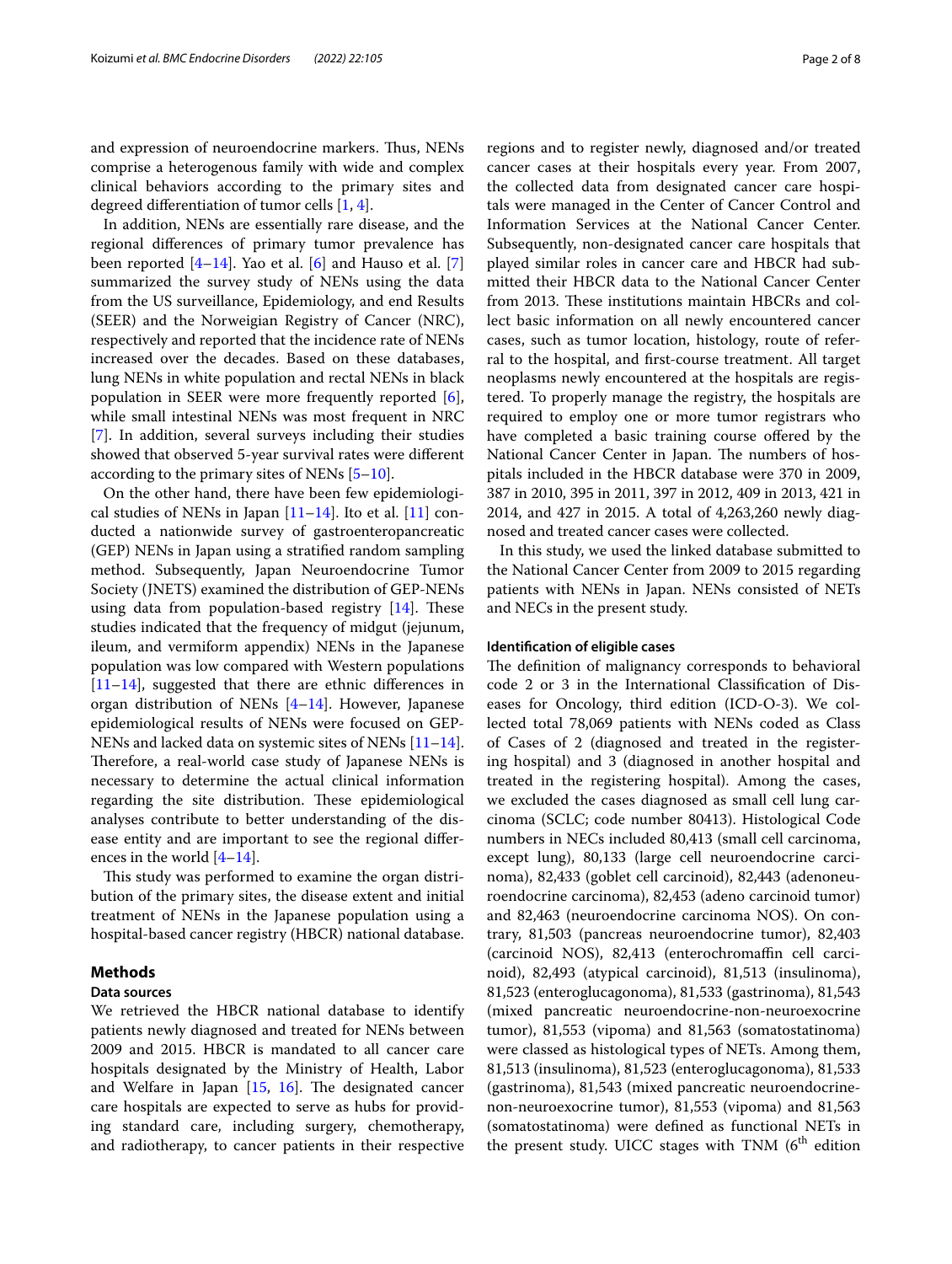until 2011 and  $7<sup>th</sup>$  edition after 2012 year) was used for stage classifcation.

## **Analysis**

We collected the registered cases in HBCR histologically confrmed as NENs in the present study and examined the distribution of the primary sites, age at diagnosis, sex, clinical stage of the disease and initial treatments in patients with NENs. These surveys were compared between NECs and NETs in the present study, respectively. Registry of NENs cases has been done since 2009, however, stage classifcation of NETs on HBCR system were initiated since 2012. Thus, the data analysis of stage and initial treatment were performed from 2012 to 2015 HBCR database in both NETs and NECs in the present study. The study was carried out in accordance with the Declaration of Helsinki and with Good Clinical Practice guidelines. The dataset was used with permission from the Data Utilization Committee of the Hospital-based Cancer Registry National Registry (National Cancer Center). Furthermore, the study was approved by the Institutional Review Board of Shinshu University School of Medicine (No.4618).

## **Results**

A total case of 33,215 NENs, consisting of 17,485 (52.6%) of NECs and 15,730 (47.4%) of NETs, were diagnosed between 1 January 2009 and 31 December 2015. The number of NECs and NETs cases per year are shown in Fig. [1](#page-2-0). A total of 1501 cases of NEC were registered in 2009 and increased gradually to 3178 cases in 2015. A total 1237 of NET was registered in 2009 and increased gradually to 3798 cases in 2015. Thus, both NECs and NETs increased over time gradually. The age distributions of NECs were higher than those in NETs (Fig. [2](#page-3-0)) with the median ages of 69.0 years old in NECs and 62.0 years old in NETs, respectively. Regarding to the sex distribution, men were dominant in both groups, 67.9% in NECs and 58.1% in NETs, respectively.

Histological subtype in NECs included neuroendocrine carcinoma (48.4%), large cell neuroendocrine carcinoma (30,6%) and small cell carcinoma (17.1%). Main histological types in NETs were carcinoid (86.1%) and atypical carcinoid (8.7%).

## **Primary tumor site**

The organ distribution of primary sites in NECs and NETs patient are summarized in Tables [1](#page-3-1) and [2](#page-4-0), respectively. Both NECs and NETs, were distributed widely throughout the body. In NECs (Table  $1$ ), the majority occur in lung (31.1%) followed in decreasing frequency by stomach (12.9%), pancreas (7.5%), rectum (6.7%) and esophagus (5.8%). The remaining other organs in NECs included uterus, oral cavity, thymus, mediastinum and ovary et al. On the other hand, the half of NETs patients in Japan was rectum (50.9%) and followed by pancreas (13.9%), duodenum (9.0%), lung/bronchus (8.9%), and stomach (8.7%). Other organs included breast, larynx, esophagus and bladder et al. The locations of the primary tumors varied by sex; compared with female, male patients were more likely in lung, stomach, esophagus and pancreas in NECs, whereas male patients were more

<span id="page-2-0"></span>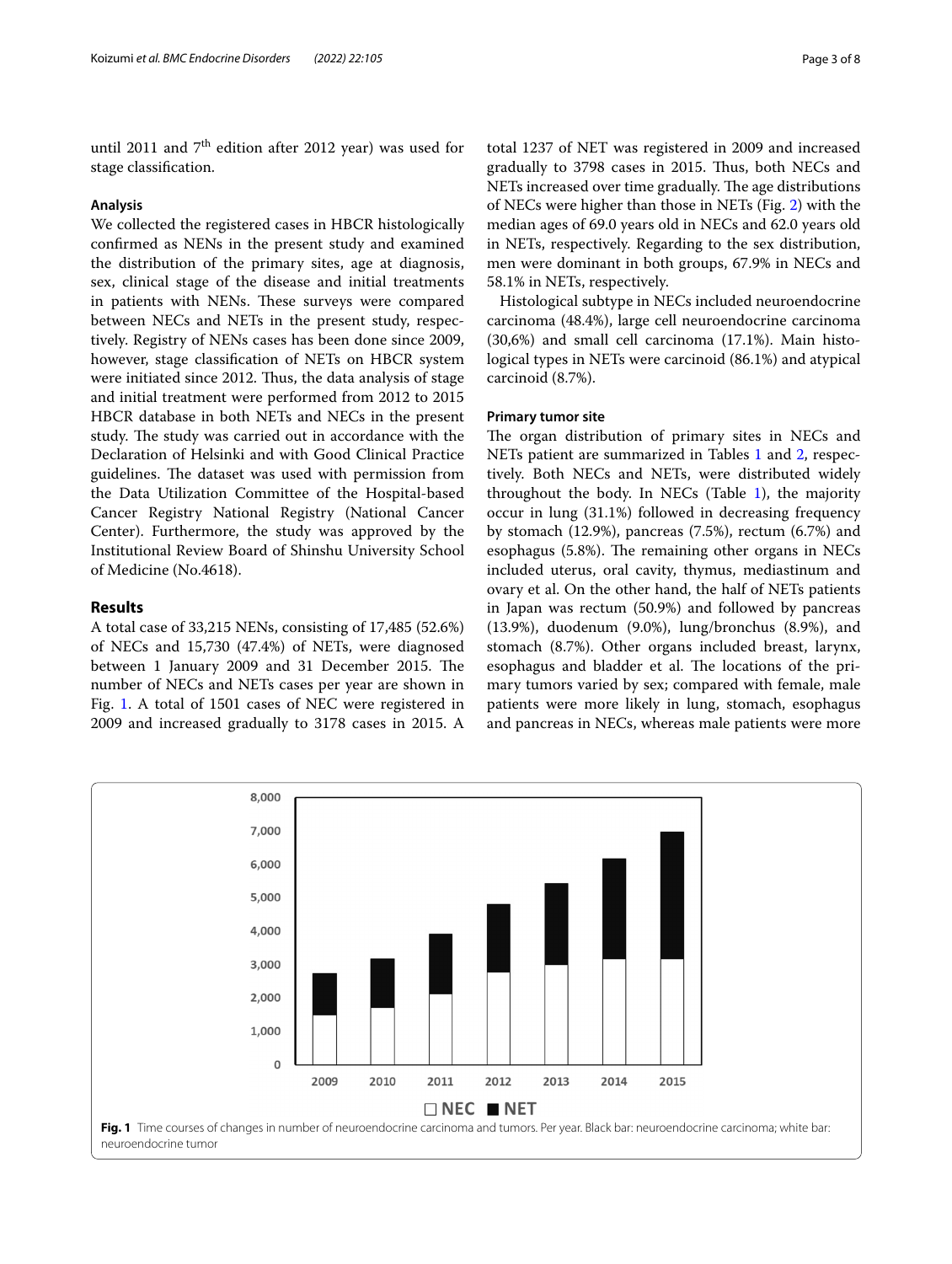

<span id="page-3-1"></span><span id="page-3-0"></span>**Table 1** Distributions of neuroendocrine carcinoma by primary sites, Japan, 2009–2015

| <b>Sites</b>            | <b>ALL</b>    |        | Male          |         | Female        |         |
|-------------------------|---------------|--------|---------------|---------|---------------|---------|
|                         | <b>Number</b> | %      | <b>Number</b> | $\%$    | <b>Number</b> | $\%$    |
| Lung                    | 5,465         | 31.3%  | 4,626         | 26.5%   | 839           | 4.8%    |
| Stomach                 | 2,256         | 12.9%  | 1,813         | 10.4%   | 443           | 2.5%    |
| Pancreas                | 1,315         | 7.5%   | 776           | 4.4%    | 539           | 3.1%    |
| Rectum                  | 1,174         | 6.7%   | 738           | 4.2%    | 436           | 2.5%    |
| Esophagus               | 1,019         | 5.8%   | 783           | 4.5%    | 236           | 1.3%    |
| Colon                   | 983           | 5.6%   | 527           | $3.0\%$ | 456           | 2.6%    |
| Cervix                  | 752           | 4.3%   |               | $0.0\%$ | 752           | 4.3%    |
| <b>Bladder</b>          | 577           | 3.3%   | 430           | 2.5%    | 147           | 0.8%    |
| <b>Bile cystic duct</b> | 480           | 2.7%   | 243           | 1.4%    | 237           | 1.4%    |
| <b>Breast</b>           | 429           | 2.5%   | 7             | $0.0\%$ | 422           | 2.4%    |
| Prostate                | 289           | 1.7%   | 289           | $1.7\%$ |               | $0.0\%$ |
| Duodenum                | 245           | 1.4%   | 157           | 0.9%    | 88            | 0.5%    |
| <b>Others</b>           | 2,501         | 14.3%  | 1,491         | 8.5%    | 1,010         | 5.8%    |
| Total                   | 17,485        | 100.0% | 11,880        | 67.9%   | 5,605         | 32.1%   |

likely in the rectum duodenum, thymus, jejunum/ileum, in NETs. In total NENs, the most frequent site was rectum (27.6%), followed by lung (20.7%), stomach (10.9%), pancreases (10.6%), duodenum (5.0%) and colon (3.9%).

## Total 255 cases (136 in male, 119 in female) of functional NETs were newly diagnosed (2009–2015) and registered HBCR national database in the present study, comprised 1.6% in NETs. The primary site was pancreas (207 cases, 82%), followed by duodenum (32 cases), bile duct/liver (6 cases) and stomach (3 cases) et al.

## **Stages distribution and initial therapies**

Staging distributions data in NECs and NETs from  $2012$  to  $2015$  was shown in Fig. [3](#page-4-1). The most frequent stage in NECs was stage IV (31.9%) and followed by stage I (26.6%), suggested that NECs were diagnosed at advanced stage. On contrary, almost half of NETs (61.3%) were shown to be stage I and the early stage (stage I) was apparently higher than those in other advanced stages. However, 25.7% in NETs and 15.1% in NECs cases were registered as "not evaluated" and/or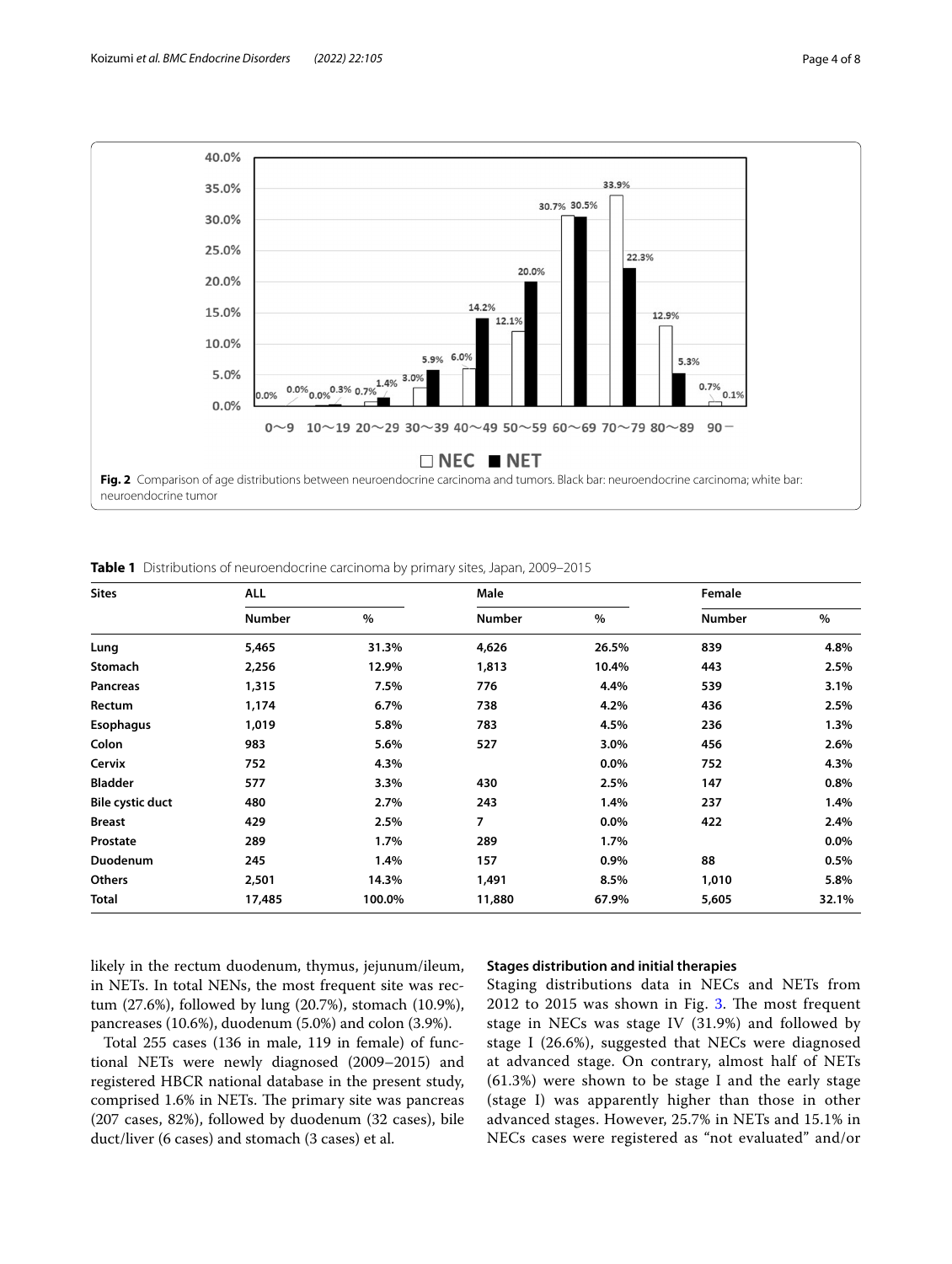| <b>Sites</b>            | <b>ALL</b> |        | Male   |         | Female        |         |
|-------------------------|------------|--------|--------|---------|---------------|---------|
|                         | Number     | $\%$   | Number | $\%$    | <b>Number</b> | $\%$    |
| Rectum                  | 8,003      | 50.9%  | 4,908  | 31.2%   | 3,095         | 19.7%   |
| Pancreas                | 2,190      | 13.9%  | 1,064  | 6.8%    | 1,126         | 7.2%    |
| Duodenum                | 1,418      | 9.0%   | 902    | 5.7%    | 516           | 3.3%    |
| Lung                    | 1,406      | 8.9%   | 721    | 4.6%    | 685           | 4.4%    |
| Stomach                 | 1,373      | 8.7%   | 801    | 5.1%    | 572           | 3.6%    |
| Colon                   | 320        | 2.0%   | 173    | 1.1%    | 147           | $0.9\%$ |
| <b>Small intestines</b> | 258        | 1.6%   | 178    | 1.1%    | 80            | 0.5%    |
| Thymus                  | 142        | 0.9%   | 105    | 0.7%    | 37            | 0.2%    |
| <b>Bile cystic duct</b> | 129        | 0.8%   | 70     | 0.4%    | 59            | 0.4%    |
| Ovarium                 | 94         | 0.6%   |        | $0.0\%$ | 94            | 0.6%    |
| <b>Mediastinum</b>      | 65         | 0.4%   | 44     | 0.3%    | 21            | 0.1%    |
| Liver                   | 64         | 0.4%   | 30     | 0.2%    | 34            | 0.2%    |
| Others                  | 268        | 1.7%   | 141    | 0.9%    | 127           | 0.8%    |
| Total                   | 15,730     | 100.0% | 9,137  | 58.1%   | 6,593         | 41.9%   |

<span id="page-4-0"></span>



<span id="page-4-1"></span>"unknown data". Therefore, the HBCR database might be insufficient data on the extent of disease for this analysis.

(chemotherapy (19.6%), chemoradiotherapy (8.4%) radiotherapy (2.8%), compared with those in NETs.

The initial therapies for NECs and NETs are summarized in Fig. [4.](#page-5-0) Multimodality therapy, including surgical approaches, was conducted in 60.5% of NECs and 90.1% of NETs patients, respectively. Multimodality therapy including chemotherapy, radiotherapy or the combination without surgery was dominant in NECs

## **Discussion**

The present study was the first trial to see the real-world practice of NENs in Japan. The HBCR national database in Japan was estimated to cover 67% of new cancer cases in 2010 [\[15](#page-6-10)]. Later, as greater numbers of designated and non-designated cancer care hospitals submitted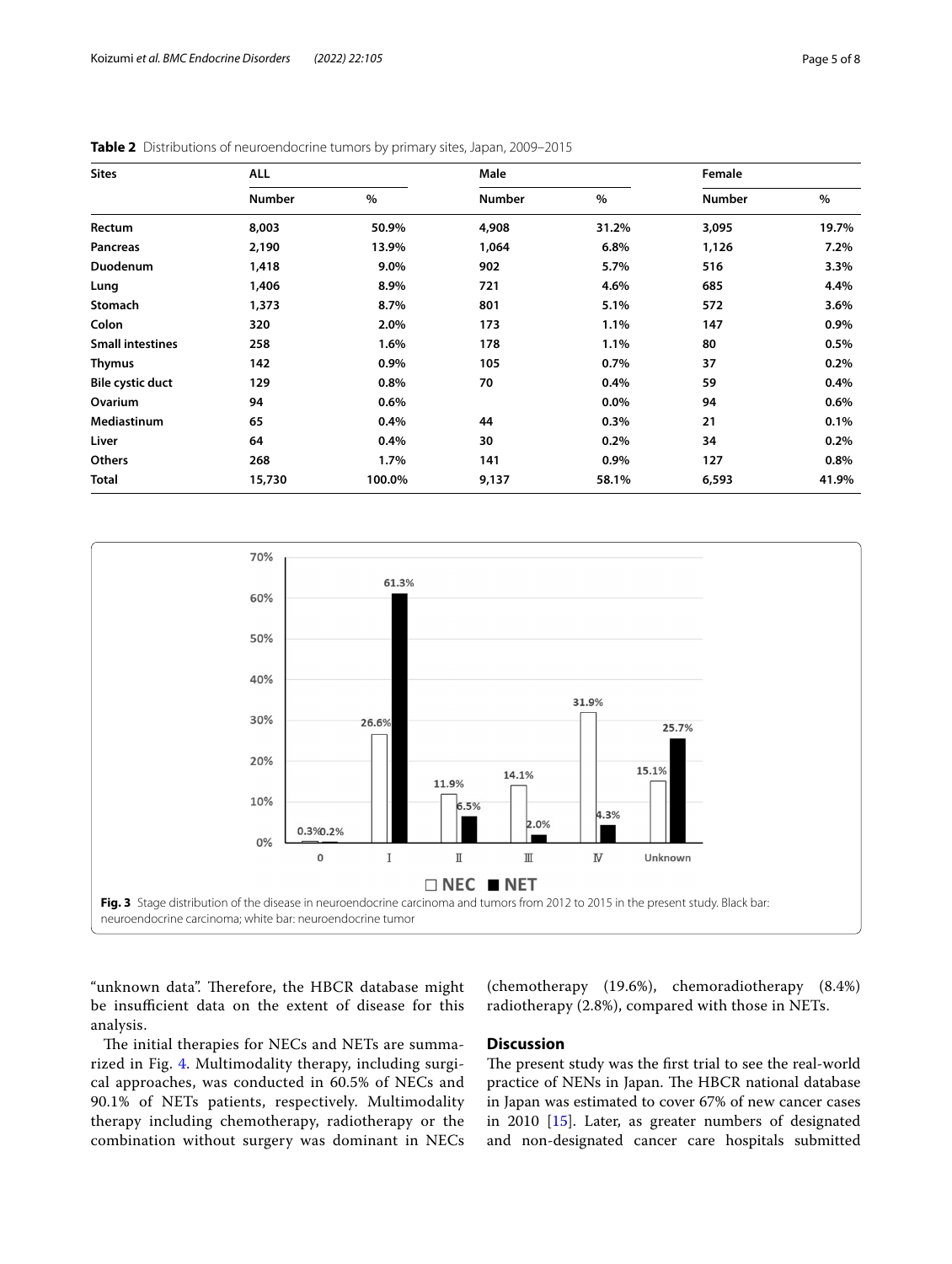

<span id="page-5-0"></span>the HBCR to the National Cancer Center, HBCR database came to cover over 70% of all cancer cases [\[16](#page-6-11), [17](#page-6-12)]. Although several epidemiological data especially focusing on gastrointestinal and pancreatic NENs in Japan were reported  $[10-14]$  $[10-14]$  $[10-14]$ , we collected the systemic NENs on HBCR in Japan. Indeed, the collected numbers of samples, especially of NETs, were the largest compared with those in previous studies  $[10-14]$  $[10-14]$  in Japan. In addition, to our knowledge, TNM stage distribution and initial treatment in patients with NENs was the frst report. Thus, we believed that the epidemiological data of NENs reported here could mirror clinical practice in patients with NENs in Japan.

Median age in NECs was higher than that in NETs in the present study, which were consistent with previous studies [[6,](#page-6-5) [18](#page-6-13)]. Median age in NECs (69.0 years old) and NETs (62.0 years old) in our data were almost similar with that in SEER data [\[6](#page-6-5), [18](#page-6-13)] and that in another Japanese gastro-entero-pancreatic NETs [\[14](#page-6-4)]. However, median age of NETs in Korea and German was 54.7 and 57 years old, respectively, suggesting that mean age in Japanese NETs was higher than other counties. It has been shown that age distribution varied according to the primary organs in NETs [[6](#page-6-5), [9](#page-6-14), [14](#page-6-4)]. We need to clarity the age distribution according to the primary sites in NENs in the next study.

Rectum was the most common site and showed a 50.9% of NETs followed by the lung and stomach. A similar fnding was detected in several epidemiological studies in Asian counties  $[10-19]$  $[10-19]$ . For examples, epidemiological data of NENs in Taiwan revealed the most common primary sites were rectum (25.4%), lung (20%) and stomach (7.4%) [\[10](#page-6-8)]. Regarding to the analysis focusing

gastrointestinal and pancreatic NENs, rectum was the most common sites in Japan [\[11–](#page-6-9)[14\]](#page-6-4), China [[19](#page-6-15)], Korea [[20\]](#page-7-0). In addition, SEER data in Asian/Pacifc Islander also showed that the top three primary sites were rectum, lung and pancreas  $[6]$  $[6]$ . On contrary, the pancreas and jejunum/ileum were the most frequent positions in German-NET-Registry [\[9](#page-6-14)] and the small intestine was the most frequent sites of origin, followed by the colon and rectum in NRC [[7\]](#page-6-6). Thus, organ distribution varied on the racial diferences in countries.

Based on the SEER database, lung NENs was most frequent primary site even though SCLC was excluded. In addition, NENs increased the fastest in lung [[6\]](#page-6-5) and half of the patients were presented advanced stages [[6\]](#page-6-5). When NETs in thymus and mediastinum were included in lung NETs, "lung" NETs were the third originated site. There was little epidemiological information about "lung" NETs to date, and approved agent was also limited, especially in Japan. Based on our survey, we emphasize that lung NEC and/or NET should be recognized as non-negligible disease.

There were several limitations in the present study. The histological distinction between lung NECs and SCLC has been actually difficult, especially when using only cytology samples. SCLC was excluded in the present study, however, lung NECs might include SCLC in registered system and we might overestimate the number of lung NECs in the present study. Thus, there is a possibility that the organ distribution of lung NECs might be overestimated in the present study, which was the major limitation in the present study. Second, the WHO revised the nomenclature and classifcation of all NENs as malignancy in 2010 [[21\]](#page-7-1) and the stage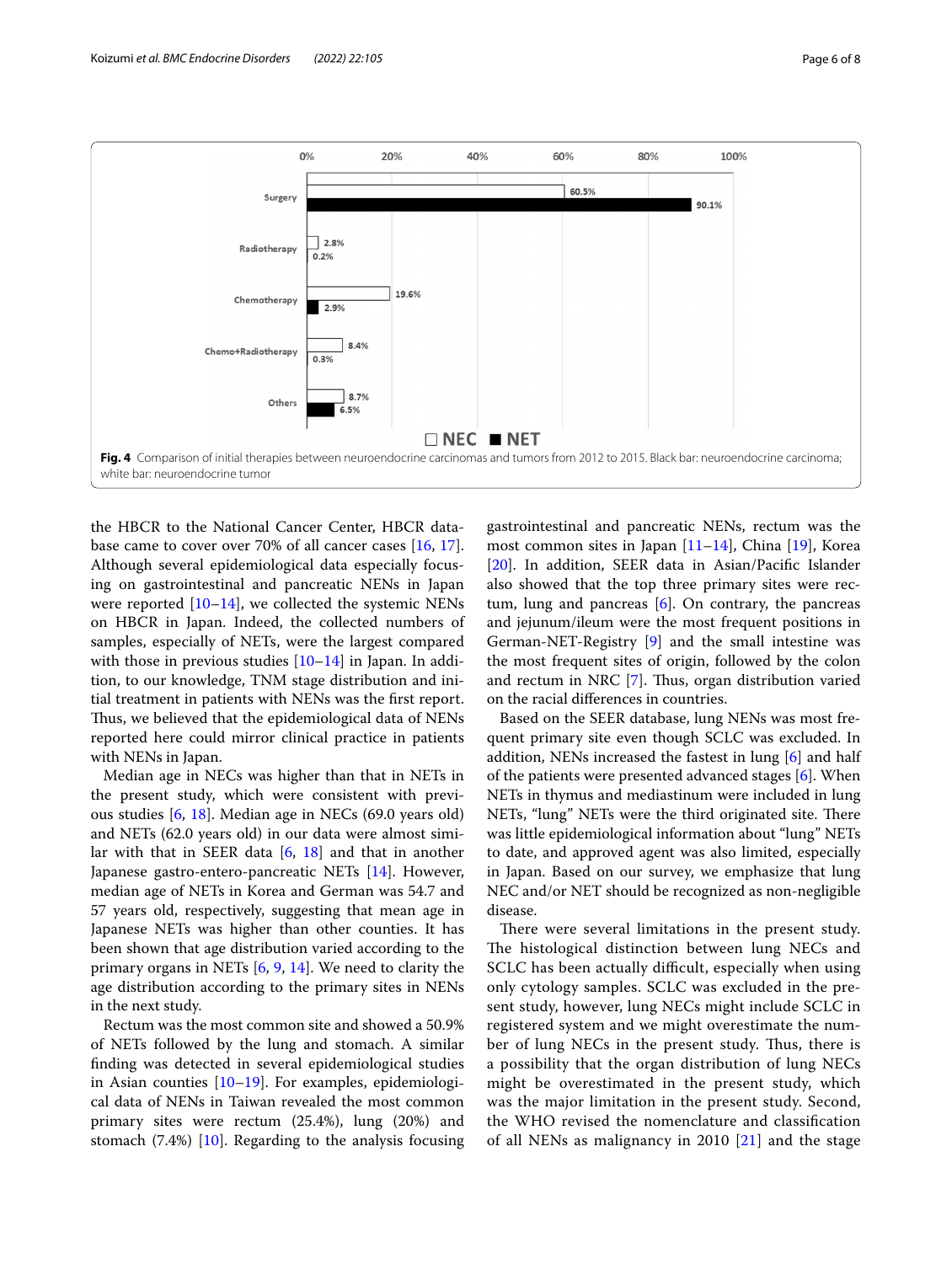Based on cancer registry data, it is evident that NENs incidence in certain countries has increased in the past decades  $[4-8]$  $[4-8]$  $[4-8]$ . The registered number of NENs in Japan was increased over time and the number of newly participating hospitals submitting HBCR data to the National Cancer Center also increased during the study. However, HBCR national database did not cover the absolute numbers of all NENs patients in Japan. In addition, specialized hospitals for caring patients with NENs were not always included in designated cancer care hospitals. Thus, our data was unable to clarity the incidence rate and the trend in NENs in Japan. Because of its rarity of the disease, there are unmet needs in patients with NENs [[22\]](#page-7-2). Further clinical studies in NENs including the epidemiology are needed.

In summary, based on a hospital-based registry database, our study demonstrated real-world organ distribution in Japanese neuroendocrine neoplasms. The neuroendocrine neoplasms could originate from various organs. The half of all patients with neuroendocrine tumors was rectum in Japan, however, pulmonary (lung and mediastinal) neuroendocrine tumors were also non-negligible disease. Neuroendocrine carcinomas presented at advanced stage and higher age than neuroendocrine tumors. The national database of hospitalbased cancer registries in Japan is a valuable source for evaluating the organ distribution of the rare systemic disease.

#### **Authors' contributions**

Conception/design and manuscript writing; Tomonobu Koizumi, Provision of study material/ collection of data and/or data analysis / interpretation; Kengo Otsuki, Yuriko Tanaka, Shintaro Kanda, and Tomonobu Koizumi. All authors read and approved the fnal manuscript.

#### **Funding**

This research received no specifc grant from any funding agency in the public, commercial, or not-for-proft sectors.

#### **Availability of data and materials**

The datasets generated during this study are available from the corresponding author on reasonable request on reasonable request.

## **Declarations**

#### **Ethics approval and consent to participate**

The dataset was used with permission from the Data Utilization Committee of the Hospital-based Cancer Registry National Registry (National Cancer Center). Furthermore, the study was approved by the Institutional Review Board of Shinshu University School of Medicine (No.4618).

#### **Consent for publication**

Not applicable.

#### **Competing interests**

The authors have no relevant fnancial or non-fnancial interests to disclose.

Received: 16 August 2021 Accepted: 4 April 2022

#### **References**

- <span id="page-6-0"></span>S Rosa La S Uccella 2021 Classification of neuroendocrine neoplasms: lights and shadows Rev Endocr Metab Disord 22 527 538
- <span id="page-6-1"></span>2. DS Klimstra G Klöppel S La Rosa 2019 Classifcation of neuroendocrine neoplasms of the digestive system WHO Classifcation of Tumours Editorial Board editors Eds Digestive system tumours 1 5 IARC Lyon 16 19
- <span id="page-6-2"></span>3. DS Klimstra IR Modlin D Coppola RV Lloyd S Suster 2010 The pathological classifcation of neuroendcrine tumors: a review of nomenclature, grading, and staging system Pancreas 39 707 712
- <span id="page-6-3"></span>4. IM Modlin KD Lye M Kidd 2003 A 5-decade analysis of 13,715 carcinoid tumors Cancer 97 934 959
- <span id="page-6-7"></span>5. S Das A Dasari 2021 Epidemiology, Incidence, and Prevalence of Neuroendocrine Neoplasms: Are There Global Diferences? Curr Oncol Rep 23 43
- <span id="page-6-5"></span>6. JC Yao M Hassan A Phan C Dagohoy C Leary JE Mares EK Abdalla JB Fleming JN Vauthey A Rashid DB Evans 2008 One hundred years after "carcinoid": epidemiology of and prognostic factors for neuroendocrine tumors in 35,825 cases in the United States J Clin Oncol 26 3063 3072
- <span id="page-6-6"></span>7. O Hauso BI Gustafsson M Kidd HL Waldum I Drozdov AK Chan IM Modlin 2008 Neuroendocrine tumor epidemiology: contrasting Norway and North America Cancer 113 2655 2664
- <span id="page-6-16"></span>8. A Dasari C Shen D Halperin B Zhao S Zhou Y Xu T Shih JC Yao 2017 Trends in the incidence, prevalence, and survival outcomes in patients with neuroendocrine tumors in the United States JAMA Oncol 3 1335 1342
- <span id="page-6-14"></span>9. U Ploeckinger G Kloeppel B Wiedenmann R Lohmann representatives of 21 German NET Centers 2009 The German NET-registry: an audit on the diagnosis and therapy of neuroendocrine tumors Neuroendocrinology 90 349 63
- <span id="page-6-8"></span>10. HJ Tsai CC Wu CR Tsai SF Lin LT Chen JS Chang 2013 The epidemiology of neuroendocrine tumors in Taiwan: a nation-wide cancer registry-based study PLoS One 8 e62487
- <span id="page-6-9"></span>11. T Ito H Sasano M Tanaka RY Osamura I Sasaki W Kimura K Takano T Obara M Ishibashi K Nakao R Doi A Shimatsu T Nishida I Komoto Y Hirata K Nakamura H Igarashi RT Jensen B Wiedenmann M Imamura 2010 Epidemiological study of gastroenteropancreatic neuroendocrine tumors in Japan J Gastroenterol 45 234 43
- 12. T Ito H Igarashi K Nakamura H Sasano T Okusaka K Takano I Komoto M Tanaka M Imamura RT Jensen R Takayanagi A Shimatsu 2015 Epidemiological trends of pancreatic and gastrointestinal neuroendocrine tumors in Japan: a nationwide survey analysis J Gastroenterol 50 58 64
- 13. J Soga 2005 Early-stage carcinoids of the gastrointestinal tract: an analysis of 1914 reported cases Cancer 103 1587 1595
- <span id="page-6-4"></span>14 T Masui T Ito I Komoto S Uemoto JNETS Project Study Group 2020 Recent epidemiology of patients with gastro-entero-pancreatic neuroendocrine neoplasms (GEP-NEN) in Japan: a population-based study BMC Cancer 20 1104
- <span id="page-6-10"></span>15. I Inoue F Nakamura K Matsumoto T Takimoto T Higashi 2017 Cancer in adolescents and young adults: National incidence and characteristics in Japan Cancer Epidemiol 51 74 80
- <span id="page-6-11"></span>16. T Higashi F Nakamura A Shibata Y Emori H Nishimoto 2014 The national database of hospital-based cancer registries: a nationwide infrastructure to support evidence-based cancer care and cancer control policy in Japan Jpn J Clin Oncol 44 2 8
- <span id="page-6-12"></span>17. R Rikitake M Ando Y Saito S Yoshimoto T Yamasoba T Higashi 2017 Current status of superfcial pharyngeal squamous cell carcinoma in Japan Int J Clin Oncol 22 826 833
- <span id="page-6-13"></span>18. A Dasari K Mehta LA Byers H Sorbye JC Yao 2018 Comparative study of lung and extrapulmonary poorly diferentiated neuroendocrine carcinomas: A SEER database analysis of 162,983 cases Cancer 124 807 815
- <span id="page-6-15"></span>19. YH Wang Y Lin L Xue JH Wang MH Chen J Chen 2012 Relationship between clinical characteristics and survival of gastroenteropancreatic neuroendocrine neoplasms: A single-institution analysis (1995–2012) in South China BMC Endocr Disord 12 30